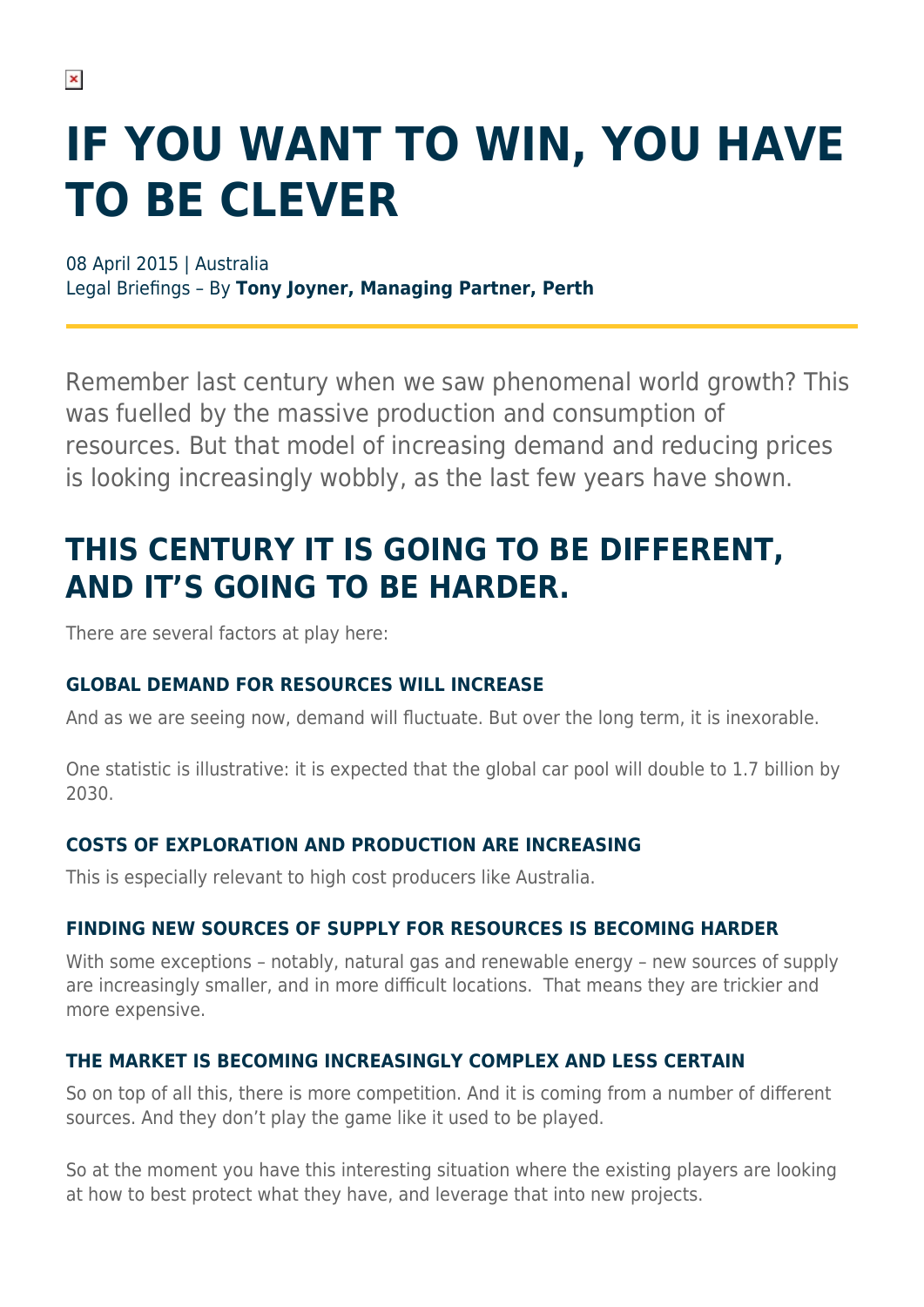And new entrants are working out how they can gate-crash, and change the game.

And all of this is complicated by the fact that at the moment, we are in a period where prices are comparatively low, and companies are being very careful.

Now, one response to all this has been cost cutting. Which is sensible, but you cannot cost cut to glory, and to succeed in the longer term, resources companies have to go beyond this.

Put simply, that means they have to innovate.

Because the logical response to all of these factors, all of these pressures, is innovation.

Innovation makes production cheaper, and it means you can do things others can't do, and you can get to places other people can't get to.

Look at fracking and automation – two obvious examples where innovation has made a step change in the industry – and where those who have innovated have benefitted, and those who haven't have been left hehind

Now, the resources industry knows this. They are all talking about innovation.

#### **THE INTERESTING ISSUE IS WHETHER THEY ARE DOING MORE THAN TALKING ABOUT IT.**

My observation is that some companies are now pretty good at this – innovation is in their DNA.

But I worry that other companies aren't much beyond the lip service stage. They have had some talks about it. They may even have roles within the organisation that have the word 'Innovation' in them. But when those people leave the room, I worry that they just get back to doing what they've always done.

And they'll get side-swiped.

Historically, there were always new frontiers – the winner was who got over the hill the fastest and who could get it out of the ground quickest.

That is no longer the case. Like the rest of the planet, this particular playing field is shrinking and crowded, and **if you want to win you have to be clever**.